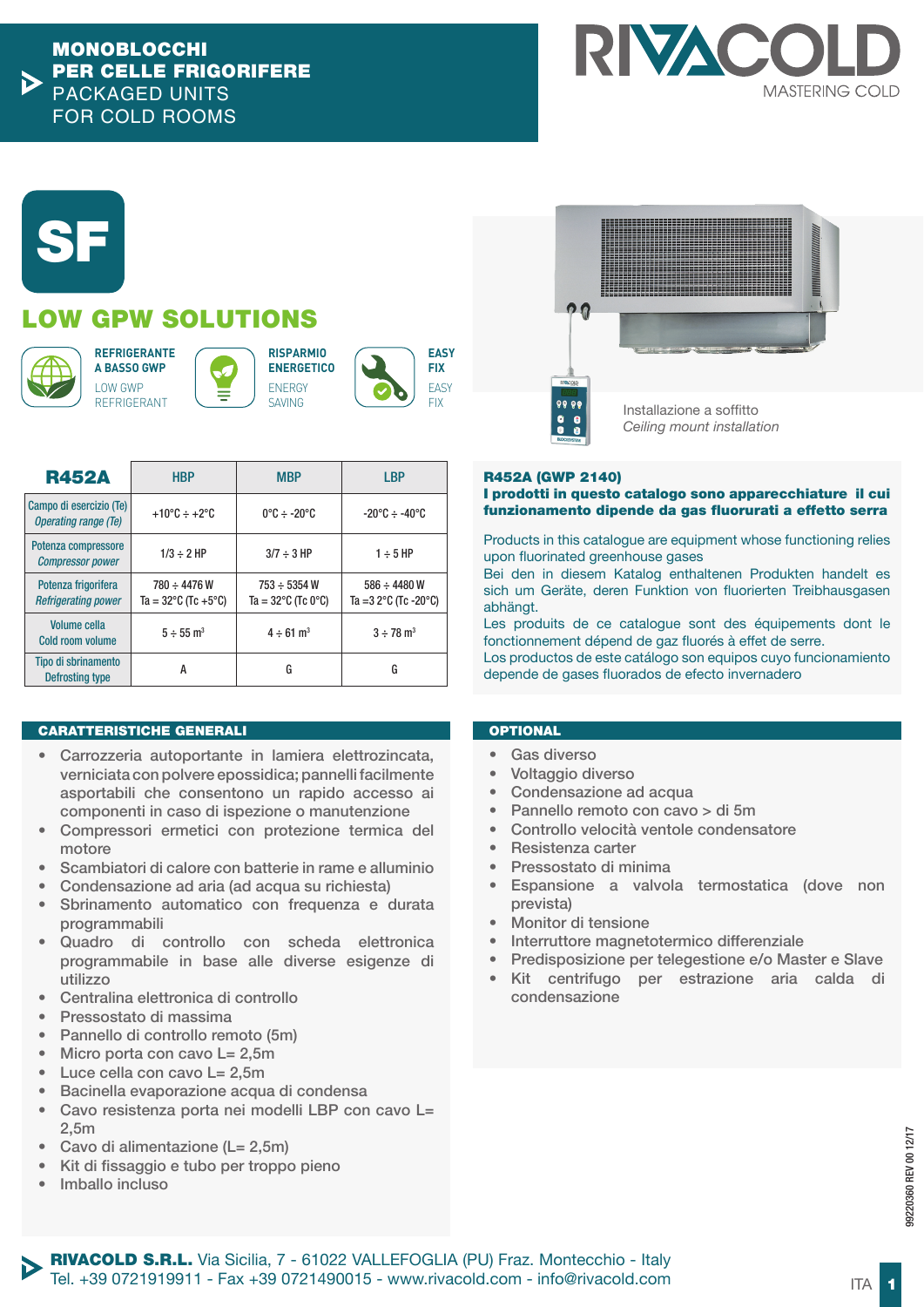



## GENERAL FEATURES

- Self-supporting casing in zinc-plated metal sheet, which is coated with epoxy powder and easily
- Removable panels for fast access to components during inspection or maintenance operations
- Hermetic compressors with thermal motor protection
- Heat exchangers with copper and aluminium blocks
- Condensation by air (optional by water)
- Automatic defrosting with programmable run, duration and frequency settings
- Electronic board that can be programmed according to different user requirements
- Electronic control panel
- High pressure switch
- Remote control panel (5m)
- Door micro-switch with 2,5m long cable
- Cold room light with 2,5m long cable
- Evaporating water tray
- Door heater cable for LBP items with 2,5m long cable
- Power supply cable  $(L = 2.5m)$
- Mounting set and overflow tube
- Package included

## **OPTIONS**

- Different gas
- Different voltage
- Water condensation
- Remote control panel with cable lenght > 5m
- Condenser fan speed control
- Crankcase heater
- Low pressure switch
- Thermostatic valve expansion (when not provided)
- Voltage monitor
- Differential thermomagnetic switch
- Presetting for electronic remote management and or Master and Slave
- Centrifugal set for warm condenser's air estraction

## ALLGEMEINE MERKMALE

- Ein selbsttragendes Gehäuse aus elektroverzinktem Blech mit Epoxidpulver-Beschichtung. Die
- Frontseite des Gehäuses ist leicht zu öffnen. Dadurch sind die Komponenten bei Inspektion oder
- Wartung schnell zugänglich;
- Hermetische Verdichter mit thermischem Überlastungsschutz
- Luftgekühlte Kondensatoren standard, wassergekühlt auf Anfrage
- Automatische Abtauung mit programmierbaren Intervallen und Dauer
- Zurückliegende steuerschalttafel
- Elektronische Steuerung
- Hochdruckpressostat
- Fernschalttafel mit 5m Anschlußkabel
- Türkontaktschalter mit Kabel 2,5m
- Kühlzellenlicht mit Kabel 2,5m
- Verdunstungsschale für Tauwasser
- Türrahmenheizungsanschluss für Ausführungen LBP mit Kabel 2,5m
- Speisekable (L= 2,5m)
- Befestigungskit und Überlaufrohr
- Inklusive Verpackung

## ZUBEHÖR

- Anderes Kältemittel
- Sonderspannung
- Wassergekühlter Verflüssiger
- Fernschalttafel mit Verbindungskabel länger als 5 m
- Drehzahlregler für Verflüssigerlüfter
- Ölsumpfheizung
- **Niederdruckpressostat**
- Expansionsvenitl (Wenn nicht bereits vorgesehen)
- **Spannungsmonitor**
- FI-Schutzschalter
- Vorrichtung für Fernüberwachung oder Master/Slave Funktion
- Radiallüfter für den Verflüssiger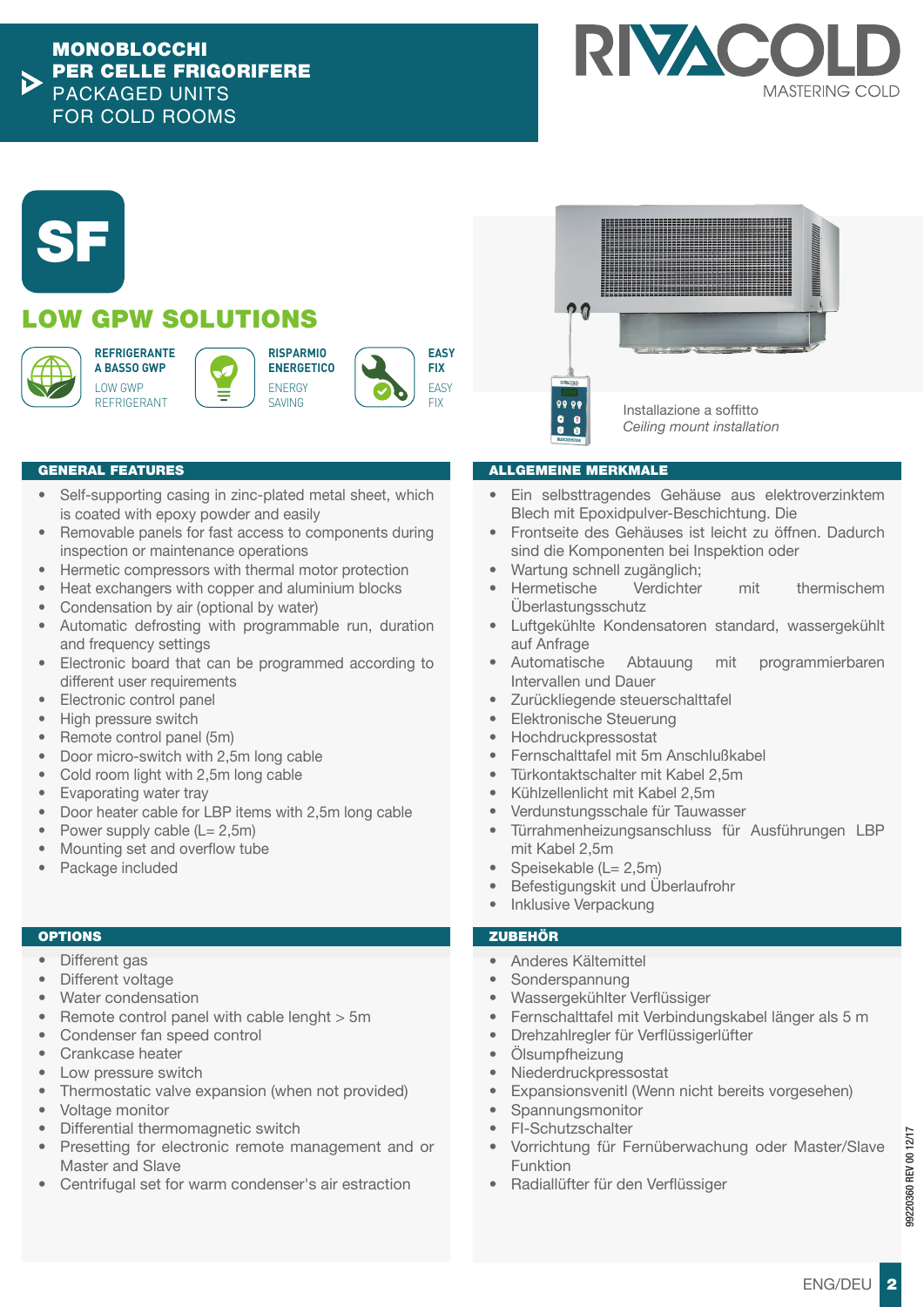



# LOW GPW SOLUTIONS



**A BASSO GWP** LOW GWP REFRIGERANT

**REFRIGERANTE**









FIX **PRESET INSTALLAZIONE A SOffitto** *Ceiling mount installation* 

## CARACTÉRISTIQUES GÉNÉRALES

- Carrosserie autoportante en tôle électrozinguée, peinture poudre époxy; panneaux aisément amovibles permettant un accès facile aux composants en cas d'interventions ou d'entretien
- Compresseurs hermétiques avec protection thermique du moteur
- Échangeurs de chaleur avec batteries en cuivre et aluminium
- Condensation par air (optional par eau)
- Dégivrage automatique avec intervalles et durée programmables
- Regulateur electronique programmable en fonction des conditions d'utilisation
- Central électronique de contrôle a distance
- Pressostat de max
- Tableau de contrôle à distance (5m)
- Détécteur de porte avec cable 2,5m
- Lumière chambre avec cable 2,5m
- Bac évaporation eau de condensation
- Cable de résistance de porte pour les groupes LBP avec cable 2,5m
- Cable d'alimentation ( $L = 2,5m$ )
- Kit de montage et tuyau de débordement
- **Emballage inclus**

## **OPTION**

- Fluide différent
- Voltage différent
- Condensation par eau
- Panneau de contrôle avec câble majeur de 5 m
- Contrôle de la vitesse des ventilateurs condenseur
- Résistance de carter
- Pressostat de basse pression
- Détente par détendeur ( quand non prévu)
- Moniteur de tension
- Interrupteur magnéto différentiel
- Prédisposition pour la télègestion maître / escalve
- Kit centrifuge pour le condenseur à air

## CARACTERÍSTICAS GENERALES

- Carrozado autoportante en chapa electrozincada, pintado con polvo epoxí; paneles de fácil extracción que permiten un rápido acceso a los componentes en caso de inspección o mantenimiento;
- Compresores herméticos con protección térmica del motor
- Baterias de intercambio térmico de los condensadores y de los evaporadores en cobre y alúminio
- Condensación por aire (por agua bajo pedido)
- Desescarche automático con frecuencia y duración programables
- Cuadro de control con placa electrónica programable en base a las diferentes exigencias de utilización
- Centralita electrónica de control
- Presostato de alta
- Panel de mando en posición remota (5m)
- Interruptor puerta con cable de 2,5 metros
- Luz interior cámara cable de 2,5 metros
- Cubeta evaporación agua de condensación
- Resistencia puerta en equipos LBP con cable de 2,5 metros
- Cable de alimentación (L= 2,5m)
- Kit de fijación y tubo de desagüe
- Embalaje incluido

## **OPCIONALES**

- Refrigerante alternativo
- Voltaje distinto o especial
- Condensación por agua
- Panel remoto con cable de más de 5 m.
- Control velocidad ventilador condensador
- Resistencia de cárter
- Presostato de baja
- Válvula de expansión termostática (donde no esté incluida)
- Monitor de tensión
- Interruptor magnetotérmico diferencial (en dotación)
- Predisposición para telegestión y/o Master e Slave
- Kit Radial para conducir el aire de condensación.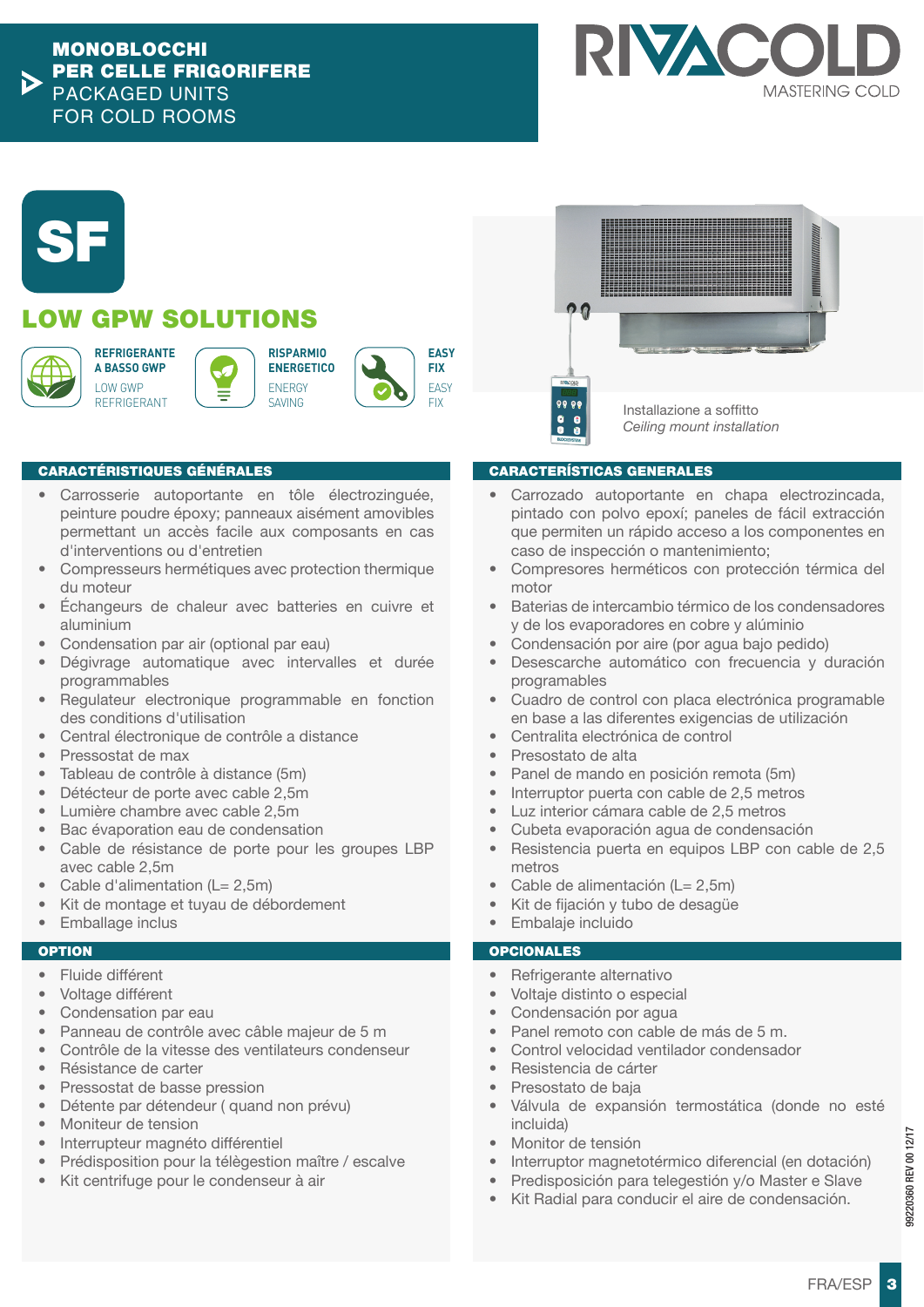

**ALTA<br>TEMPERATURA** 

MEDIA TEMPERATURA MEDIUM TEMPERATURE

# DATI TECNICI - TECHNICAL DATA ALTA

|                   |                |      |                   |            |                  |                   |                   |            |       |                  |       |            |      | $\cup$               | HIGH<br><b>TEMPERATURE</b> |   |
|-------------------|----------------|------|-------------------|------------|------------------|-------------------|-------------------|------------|-------|------------------|-------|------------|------|----------------------|----------------------------|---|
| <b>R452A</b>      | <b>Tension</b> |      | <b>Compressor</b> | <b>PED</b> | <b>Expansion</b> | <b>Defrosting</b> | <b>Absorption</b> |            |       | <b>Condenser</b> |       | Evaporator |      | <b>Net</b><br>weight | <b>Drawings</b>            |   |
|                   |                | type | $\rm cm^{3}$      | cat        |                  |                   | Win               | <b>FLA</b> | N x ø | $m^3/h$          | N x ø | $m^3/h$    | f(m) | kg                   | <b>REF</b>                 |   |
| SFH003G001        | 230/1/50       | E    | 7,3               | $\bf{0}$   | C                | А                 | 505               | 3,1        | 1x254 | 546              | 1x200 | 510        | 3    | 47                   | a                          |   |
| <b>SFH006G001</b> | 230/1/50       | E    | 8,8               | $\bf{0}$   | C                | A                 | 625               | 3,5        | 1x300 | 1053             | 1x200 | 560        | 3    | 62                   | $\mathbf b$                |   |
| <b>SFH009G001</b> | 230/1/50       | E    | 12,1              | $\bf{0}$   | C                | А                 | 1011              | 6,2        | 2x254 | 1314             | 2x200 | 1020       | 3,5  | 75,0                 | C                          |   |
| <b>SFH016G001</b> | 230/1/50       | E.   | 17,4              | $\bf{0}$   | C                | A                 | 1173              | 5,8        | 2x254 | 1314             | 2x200 | 9660       | 3.5  | 87                   | C                          | 毒 |
| SFH022G002        | 400/3/50       | E    | 21,7              | $\bf{0}$   | C                | A                 | 1405              | 3,5        | 2x300 | 2500             | 3x200 | 1480       | 4    | 100                  | d                          |   |
| SFH034G002        | 400/3/50       | E.   | 26,2              | $\bf{0}$   | C                | A                 | 1556              | 3,8        | 2x300 | 2281             | 3x200 | 1390       | 4    | 106,0                | d                          |   |
| SFH054G002        | 400/3/50       | E    | 43,5              |            | C                | А                 | 2368              | 5,8        | 2x350 | 3825             | 3x300 | 2100       | 5    | 180,0                | e                          |   |

| <b>R452A</b><br><b>Tension</b> |          | <b>Compressor</b> |               |          |                  | <b>PED</b>        |      |            |       |         | <b>Absorption</b> |         | <b>Condenser</b> |       | <b>Evaporator</b> |     |  | <b>Drawings</b> |  |
|--------------------------------|----------|-------------------|---------------|----------|------------------|-------------------|------|------------|-------|---------|-------------------|---------|------------------|-------|-------------------|-----|--|-----------------|--|
|                                |          | type              | $\text{cm}^3$ | cat      | <b>Expansion</b> | <b>Defrosting</b> | Win  | <b>FLA</b> | N x ø | $m^3/h$ | N x ø             | $m^3/h$ | f(m)             | kg    | <b>REF</b>        |     |  |                 |  |
| <b>SFM003G001</b>              | 230/1/50 | E                 | 8,8           | $\bf{0}$ | C                | G                 | 539  | 3,2        | 1x254 | 546     | 1x200             | 510     | 3                | 48,5  | a                 |     |  |                 |  |
| <b>SFM006G001</b>              | 230/1/50 | E.                | 12,1          | $\bf{0}$ | C                | G                 | 814  | 4.9        | 1x300 | 1053    | 1x200             | 560     | 3                | 63    | $\mathbf b$       |     |  |                 |  |
| <b>SFM008G001</b>              | 230/1/50 | E.                | 14,3          | $\bf{0}$ | C                | G                 | 838  | 4,1        | 1x300 | 1053    | 1x200             | 560     | 3                | 69,5  | b                 |     |  |                 |  |
| <b>SFM009G001</b>              | 230/1/50 | E.                | 17,4          | $\bf{0}$ | C                | G                 | 1095 | 5.8        | 2x254 | 1314    | 2x200             | 1020    | 3.5              | 84    | C                 |     |  |                 |  |
| SFM012G001                     | 230/1/50 | E                 | 20,4          | $\bf{0}$ | C                | G                 | 1225 | 5.9        | 2x254 | 1314    | 2x200             | 960     | 3.5              | 88    | C                 | MBP |  |                 |  |
| <b>SFM016G001</b>              | 230/1/50 | E                 | 22,4          | $\bf{0}$ | C                | G                 | 1280 | 6.2        | 2x254 | 1314    | 2x200             | 960     | 3,5              | 89    | C                 |     |  |                 |  |
| <b>SFM022G002</b>              | 400/3/50 | E                 | 26,2          | $\bf{0}$ | C                | G                 | 1428 | 3.6        | 2x300 | 2500    | 3x200             | 1480    | 4                | 90    | d                 |     |  |                 |  |
| <b>SFM034G002</b>              | 400/3/50 | E.                | 32,7          | $\bf{0}$ | $\mathbf{C}$     | G                 | 1646 | 4.4        | 2x300 | 2281    | 3x200             | 1390    | 4                | 110   | d                 |     |  |                 |  |
| <b>SFM054G002</b>              | 400/3/50 | E                 | 56,7          |          | C                | G                 | 2542 | 6.0        | 2x350 | 3825    | 3x300             | 2100    | 5                | 174,5 | e                 |     |  |                 |  |
| <b>SFM068G012</b>              | 400/3/50 | E                 | 74,3          |          | V                | G                 | 3218 | 7,7        | 2x350 | 3854    | 3x300             | 2775    | 10               | 203   | f                 |     |  |                 |  |



| <b>R452A</b><br><b>Tension</b> |          | <b>Compressor</b> |                 |                |                  | <b>PED</b>        |      |            | <b>Absorption</b>    |         | <b>Condenser</b> |         | <b>Evaporator</b> |       |            | <b>Net</b><br>weight | <b>Drawings</b> |  |
|--------------------------------|----------|-------------------|-----------------|----------------|------------------|-------------------|------|------------|----------------------|---------|------------------|---------|-------------------|-------|------------|----------------------|-----------------|--|
|                                |          | type              | cm <sup>3</sup> | cat            | <b>Expansion</b> | <b>Defrosting</b> | Win  | <b>FLA</b> | $N \times \emptyset$ | $m^3/h$ | $N \times 0$     | $m^3/h$ | f(m)              | kg    | <b>REF</b> |                      |                 |  |
| SFL003G011                     | 230/1/50 | E.                | 18,6            | 0              | V                | G                 | 598  | 2,9        | 1x254                | 546     | 1x200            | 510     | 3                 | 51,4  | a          |                      |                 |  |
| <b>SFL006G011</b>              | 230/1/50 | E.                | 26.2            | $\mathbf{0}$   | V                | G                 | 786  | 3.8        | 1x300                | 1053    | 1x200            | 560     | 3                 | 54    | b          |                      |                 |  |
| SFL008G011                     | 230/1/50 | E                 | 34,4            | 0              | V                | G                 | 999  | 5,4        | 1x300                | 1053    | 1x200            | 560     | 3                 | 74    | b          |                      |                 |  |
| SFL009G011                     | 230/1/50 | E.                | 34,4            | $\bf{0}$       | $\mathsf{V}$     | G                 | 1127 | 6,4        | 2x254                | 1314    | 2x200            | 960     | 3,5               | 90    | C          |                      |                 |  |
| SFL012G011                     | 230/1/50 | E.                | 34,4            | 0              | V                | G                 | 1203 | 6,3        | 2x300                | 2500    | 2x200            | 1480    | 4                 | 105.5 | d          |                      |                 |  |
| <b>SFL016G012</b>              | 400/3/50 | E.                | 48,0            |                | V                | G                 | 1288 | 3,5        | 2x300                | 2500    | 2x200            | 1480    | $\overline{4}$    | 119   | d          | 두                    |                 |  |
| SFL020G012                     | 400/3/50 | E.                | 68.0            |                | V                | G                 | 1950 | 5.1        | 2x300                | 2281    | 3x200            | 1390    | 4                 | 126.0 | d          |                      |                 |  |
| SFL024G012                     | 400/3/50 | E                 | 68,0            |                | V                | G                 | 2084 | 5,8        | 2x350                | 4287    | 3x200            | 2200    | 5                 | 178,5 | e          |                      |                 |  |
| SFL034G012                     | 400/3/50 | E.                | 108,0           | $\overline{2}$ | ۷                | G                 | 2882 | 6,9        | 2x350                | 3825    | 3x300            | 2100    | 5                 | 192   | e          |                      |                 |  |
| <b>SFL080G012</b>              | 400/3/50 | E.                | 136,0           | $\overline{2}$ | V                | G                 | 3785 | 8.6        | 2x350                | 3854    | 3x300            | 2775    | 10                | 200   |            |                      |                 |  |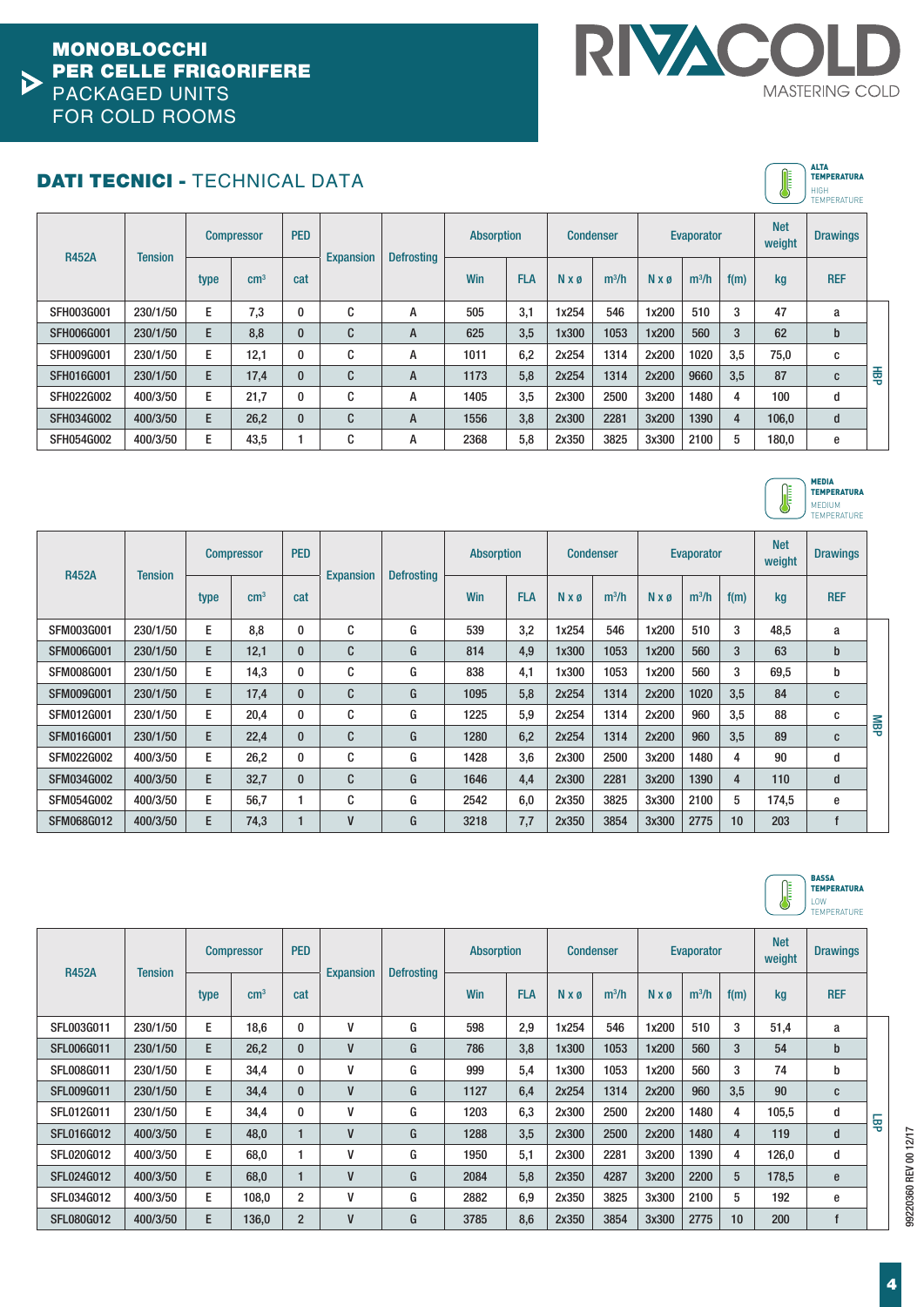

# TABELLA RESE - REFRIGERATING CAPACITY

|                   | Capacity $Ta = 25^{\circ}C$ |                   |      |                  |      |                  |      | Capacity $Ta = 32^{\circ}C$ |      |                  |      |                  |      | Capacity $Ta=43^{\circ}C$ |      |                  |      |                  |   |  |
|-------------------|-----------------------------|-------------------|------|------------------|------|------------------|------|-----------------------------|------|------------------|------|------------------|------|---------------------------|------|------------------|------|------------------|---|--|
| <b>R452A</b>      |                             | Te $10^{\circ}$ C |      | Te $5^{\circ}$ C |      | Te $2^{\circ}$ C |      | Te $10^{\circ}$ C           |      | Te $5^{\circ}$ C |      | Te $2^{\circ}$ C |      | Te $10^{\circ}$ C         |      | Te $5^{\circ}$ C |      | Te $2^{\circ}$ C |   |  |
|                   | W                           | m <sup>3</sup>    | W    | m <sup>3</sup>   | W    | m <sup>3</sup>   | W    | m <sup>3</sup>              | W    | m <sup>3</sup>   | W    | m <sup>3</sup>   | W    | m <sup>3</sup>            | W    | m <sup>3</sup>   | W    | m <sup>3</sup>   |   |  |
| SFH003G001        | 978                         | 8.1               | 858  | 6.2              | 789  | 4,6              | 887  | 7,2                         | 780  | 5,4              | 719  | 4,1              | 741  | 5.1                       | 653  | 3.9              | 602  | 3                |   |  |
| <b>SFH006G001</b> | 1323                        | 12,8              | 1158 | 9.7              | 1063 | 7,4              | 1193 | 11                          | 1049 | 8.3              | 965  | 6.3              | 978  | 8                         | 862  | 6                | 794  | 4,5              |   |  |
| <b>SFH009G001</b> | 1652                        | 17,4              | 1463 | 12.9             | 1352 | 10.1             | 1488 | 14,8                        | 1322 | 11.2             | 1224 | 8,7              | 1223 | 10.7                      | 1101 | 8.2              | 1024 | 6,3              |   |  |
| <b>SFH016G001</b> | 2466                        | 29,4              | 2157 | 19.7             | 1980 | 17,3             | 2239 | 25,2                        | 1959 | 19,4             | 1799 | 14.9             | 1851 | 18.5                      | 1620 | 14,2             | 1487 | 10,6             | 番 |  |
| SFH022G002        | 3034                        | 38                | 2647 | 25.2             | 2424 | 22.4             | 2718 | 32,1                        | 2367 | 24.8             | 2166 | 18,9             | 2230 | 23.3                      | 1933 | 17.9             | 1764 | 13,2             |   |  |
| SFH034G002        | 3802                        | 50,4              | 3295 | 37,2             | 3005 | 29.7             | 3481 | 43.9                        | 3015 | 33.7             | 2748 | 25.8             | 2929 | 32.5                      | 2536 | 25.1             | 2308 | 18.6             |   |  |
| SFH054G002        | 5677                        | 82                | 4927 | 63,7             | 4497 | 49,5             | 5171 | 70,3                        | 4476 | 54,7             | 4077 | 42,5             | 4308 | 52,1                      | 3707 | 40               | 3361 | 30,1             |   |  |



**ALTA<br>TEMPERATURA** HIGH TEMPERATURE

|                   |      |                   | Capacity $Ta = 25^{\circ}C$ |                  |      |                |                |                   | Capacity $Ta = 32^{\circ}C$ |                  |      |                |      |                   | Capacity $Ta=43^{\circ}C$ |                |      |                |     |
|-------------------|------|-------------------|-----------------------------|------------------|------|----------------|----------------|-------------------|-----------------------------|------------------|------|----------------|------|-------------------|---------------------------|----------------|------|----------------|-----|
| <b>R452A</b>      |      | Tc $+5^{\circ}$ C |                             | Tc $0^{\circ}$ C |      | $Tc-5$ °C      |                | Tc $+5^{\circ}$ C |                             | Tc $0^{\circ}$ C |      | $Tc-5$ °C      |      | Tc $+5^{\circ}$ C |                           | $Tc0^{\circ}C$ |      | $Tc-5$ °C      |     |
|                   | W    | m <sup>3</sup>    | W                           | m <sup>3</sup>   | W    | m <sup>3</sup> | $\overline{W}$ | m <sup>3</sup>    | W                           | m <sup>3</sup>   | W    | m <sup>3</sup> | W    | m <sup>3</sup>    | W                         | m <sup>3</sup> | W    | m <sup>3</sup> |     |
| SFM003G001        | 946  | 7.8               | 825                         | 5.1              | 714  | 4,2            | 860            | 6.6               | 753                         | 4,3              | 655  | 3.7            | 710  | 5                 | 622                       | 3.3            | 540  | 2.8            |     |
| <b>SFM006G001</b> | 1347 | 12,9              | 1185                        | 8.4              | 1037 | 6,8            | 1218           | 11,3              | 1072                        | 7,1              | 934  | 5,9            | 1018 | 8,1               | 901                       | 5,3            | 783  | 4,4            |     |
| <b>SFM008G001</b> | 1606 | 16,5              | 1403                        | 10,8             | 1213 | 8,6            | 1470           | 14,7              | 1288                        | 9,5              | 1116 | 7,6            | 1235 | 10,6              | 1090                      | 7              | 946  | 5.7            |     |
| <b>SFM009G001</b> | 2052 | 16,5              | 1775                        | 14.9             | 1517 | 11,7           | 1870           | 19,5              | 1619                        | 12,9             | 1385 | 10,2           | 1557 | 14,3              | 1349                      | 9,35           | 1154 | 7.4            |     |
| SFM012G001        | 2386 | 27,5              | 2071                        | 18,2             | 1772 | 14,4           | 2168           | 22,4              | 1881                        | 15,7             | 1611 | 12,5           | 1830 | 17,8              | 1581                      | 11,5           | 1348 | 9,1            | NBP |
| <b>SFM016G001</b> | 2522 | 29,5              | 2192                        | 19.6             | 1881 | 15,8           | 2298           | 25,7              | 1996                        | 17               | 1711 | 13,7           | 1949 | 19,2              | 1692                      | 12,7           | 1448 | 10.2           |     |
| <b>SFM022G002</b> | 3115 | 39                | 2670                        | 25,2             | 2257 | 16,6           | 2851           | 33,8              | 2442                        | 21,9             | 2060 | 17,2           | 2398 | 25                | 2051                      | 16.2           | 1725 | 12,8           |     |
| SFM034G002        | 3753 | 49,6              | 3261                        | 32,7             | 2793 | 25,6           | 3415           | 42,8              | 2961                        | 28,2             | 2531 | 22,5           | 2846 | 31,4              | 2456                      | 20,5           | 2088 | 16,2           |     |
| <b>SFM054G002</b> | 5695 | 82,4              | 4930                        | 54.9             | 4211 | 43,8           | 5173           | 70,3              | 4464                        | 47,1             | 3795 | 37,4           | 4285 | 52                | 3673                      | 34             | 3091 | 26.7           |     |
| SFM068G012        | 6768 | 101,1             | 5897                        | 69,7             | 5069 | 55,5           | 6158           | 86,5              | 5354                        | 60,6             | 4588 | 48             | 5112 | 64,1              | 4423                      | 42,7           | 3760 | 34             |     |



|                   |      | Capacity $Ta = 25^{\circ}C$ |      |                |      |                |      |                | Capacity $Ta = 32^{\circ}C$ |                |      |                |      |                |      | Capacity $Ta=43^{\circ}C$ |      |                |   |  |  |  |
|-------------------|------|-----------------------------|------|----------------|------|----------------|------|----------------|-----------------------------|----------------|------|----------------|------|----------------|------|---------------------------|------|----------------|---|--|--|--|
| <b>R452A</b>      |      | $Tc-15$                     |      | $Tc-20$        |      | $Tc-25$        |      | $Tc-15$        |                             | $Tc-20$        |      | $Tc-25$        |      | $Tc-15$        |      | $Tc-20$                   |      | $Tc-25$        |   |  |  |  |
|                   | W    | m <sup>3</sup>              | W    | m <sup>3</sup> | W    | m <sup>3</sup> | W    | m <sup>3</sup> | W                           | m <sup>3</sup> | W    | m <sup>3</sup> | W    | m <sup>3</sup> | W    | m <sup>3</sup>            | W    | m <sup>3</sup> |   |  |  |  |
| SFL003G011        | 759  | 4.3                         | 640  | 3.3            | 532  | 2,3            | 693  | 3,5            | 586                         | 2.8            | 486  | 1,8            | 582  | 2.5            | 493  | $\overline{2}$            | 408  | 1,4            |   |  |  |  |
| SFL006G011        | 1198 | 8.7                         | 1007 | 6.7            | 826  | 4,9            | 1068 | 7.3            | 895                         | 5.7            | 734  | 3.8            | 889  | 5.2            | 734  | 4                         | 589  | 2.6            |   |  |  |  |
| SFL008G011        | 1400 | 11,1                        | 1185 | 9              | 981  | 6,1            | 1254 | 9,5            | 1058                        | 7,6            | 871  | 5.1            | 1055 | 6.8            | 881  | 5,4                       | 714  | 3,3            |   |  |  |  |
| SFL009G011        | 1698 | 15,2                        | 1416 | 12,1           | 1153 | 7,8            | 1523 | 13             | 1268                        | 10,4           | 1030 | 6,8            | 1257 | 9,1            | 1041 | 7,3                       | 836  | 4,6            |   |  |  |  |
| SFL012G011        | 1923 | 18.7                        | 1596 | 15             | 1294 | 9.8            | 1725 | 16             | 1429                        | 15.5           | 1155 | 8.3            | 1407 | 10.9           | 1159 | 7,4                       | 925  | 5,2            | 듁 |  |  |  |
| SFL016G012        | 2328 | 25,7                        | 1929 | 20,3           | 1563 | 13,3           | 2103 | 22,2           | 1733                        | 17,3           | 1395 | 11,1           | 1736 | 15.7           | 1417 | 12,1                      | 1124 | 7.6            |   |  |  |  |
| SFL020G012        | 3228 | 43,3                        | 2721 | 36,6           | 2246 | 24,2           | 2925 | 37,3           | 2463                        | 30,5           | 2027 | 20,7           | 2385 | 26             | 2007 | 21,4                      | 1641 | 14,3           |   |  |  |  |
| SFL024G012        | 3658 | 52                          | 3076 | 41.8           | 2535 | 28,8           | 3302 | 44,7           | 2772                        | 36,4           | 2276 | 24,2           | 2684 | 31,1           | 2244 | 25,1                      | 1828 | 16,9           |   |  |  |  |
| SFL034G012        | 4684 | 75,6                        | 3960 | 61.4           | 3289 | 42,7           | 4220 | 65,2           | 3560                        | 52,7           | 2949 | 35,7           | 3471 | 46.1           | 2924 | 34,9                      | 2415 | 25,6           |   |  |  |  |
| <b>SFL080G012</b> | 5809 | 105,1                       | 4949 | 91,3           | 4144 | 60,3           | 5240 | 90,1           | 4460                        | 77,5           | 3729 | 50,6           | 4316 | 85,9           | 3678 | 54,7                      | 3075 | 36,7           |   |  |  |  |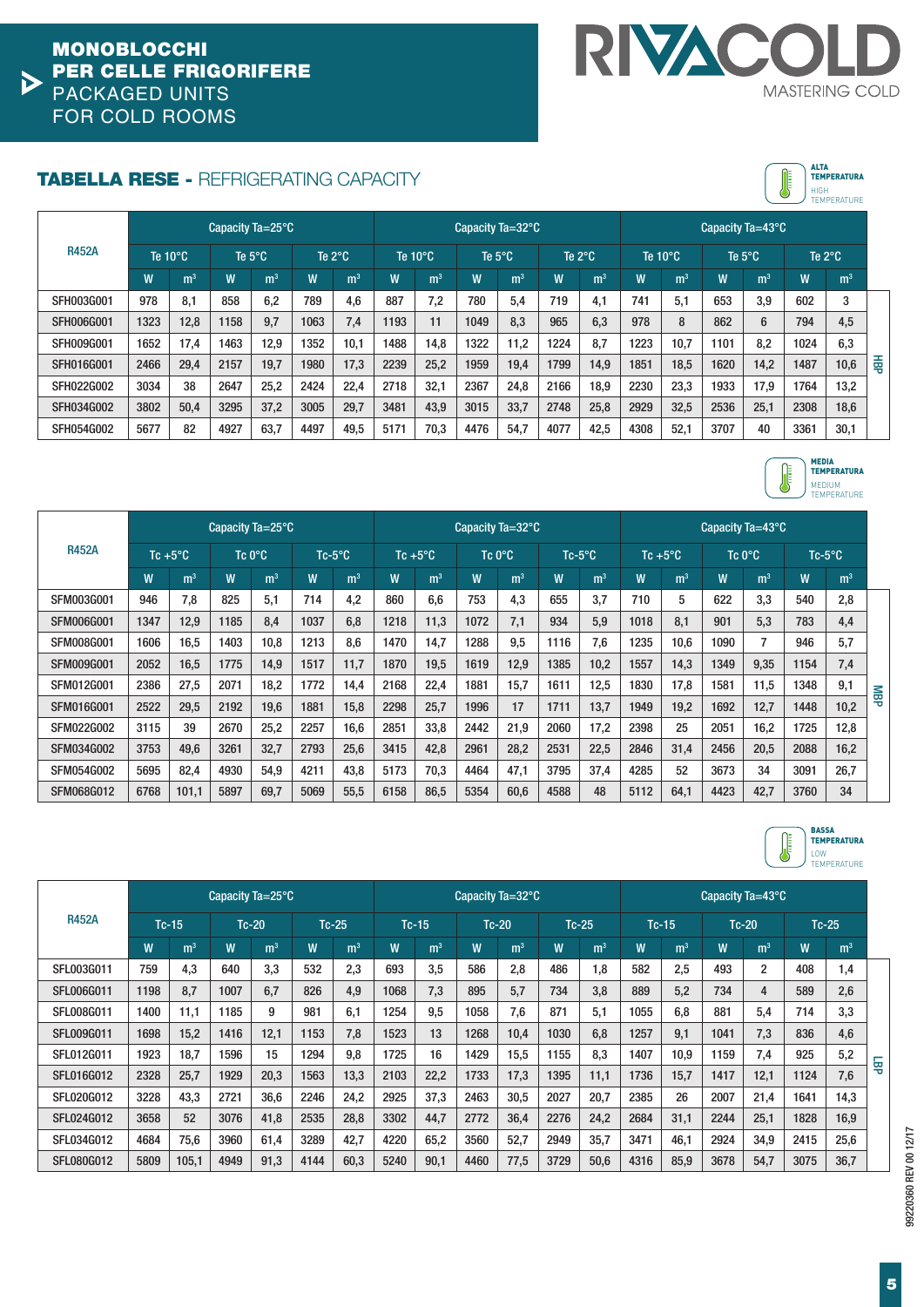

#### LEGENDA

- $E =$ Compressore ermetico
- $Win =$ Watt totali assorbiti(1)
- $FLA =$ Ampere totali assorbiti(1)
- $C =$ Espansione con tubo capillare
- $V =$ Espansione a valvola termostatica
- $A =$  $G =$ Sbrinamento a ventilazione Sbrinamento a gas caldo
- $f =$ Freccia d'aria
- $Ta =$
- Temperatura ambiente
- $T_c =$ Temperatura cella
- $W =$ Resa frigorifera in Watt

#### LEGENDE

- $E =$ Hermetischer Verdichter
- $Win =$ Leistungsaufnahme Gesamt 'Watt'(1)
- $FLA =$ Stromaufnahme Gesamt 'Ampere'(1)
- $C =$ Expansion mit Kapillarrohr
- $V -$ Expansion mit Expansionsventil
- $A =$ Luftabtauung
- $G =$ Heißgassabtauung
- $f =$ Wurfweite Verdampfer
- $Ta =$ Raumtemperatur
- $T_c =$ Kühlzellentemperatur
- $W =$ Watt Kälteleistung

## LEGENDA DE PROSPECTOS

- $F =$ Compresor hermético
- $Win =$ Absorción total en Watt(1)
- $FLA =$ Absorción total en Amperios(1)
- $C =$ Expansión por tubo capillar
- $V =$ Expansión por válvula termostática
- $A =$ Descarche por aire
- $G =$ Descarche por gas caliente
- $f =$ Flecha aire
- $Ta =$ Temperatura ambiente
- $T_c =$ Temperatura cámara
- $W =$ Potencia frigorífica en Watt

# CONDIZIONI DI CALCOLO DEI VOLUMI

## VOLUME CALCULATION CONDITIONS BEDINGUNGEN FÜR VOLUMENBERECHNUNG CONDITIONS DE CALCUL VOLUME CONDICIONES CALCULO VOLUMEN

|    |                   |            | <b>SF</b>  |            |
|----|-------------------|------------|------------|------------|
|    |                   | <b>HBP</b> | <b>MBP</b> | <b>LBP</b> |
| S  | mm                | 100        | 100        | 100        |
| Ti | $^{\circ}$ C      | $+25$      | $+25$      | $-7$       |
| h  | h                 | 18         | 18         | 18         |
| d  | kg/m <sup>3</sup> | 250        | 250        | 250        |
| m  | $\%$              | 10         | 10         | 10         |
| Cs | kJ/kg°C           | 3,22       | 3,22       | 1,67       |

## TABLE LEGEND

- $E =$ Hermetic compressor
- $Win =$ Total Watt absorbed(1)
- $FLA =$ Total Amperes absorbed(1)
- $C =$ Expansion by capillary tube
- $V =$ Expansion by thermostatic valve
- $A =$ Defrosting by ventilation
- $G =$ Defrosting by hot gas
- $f =$ Air throw
- $Ta =$ Ambient temperature
- $T_c =$ Cold room temperature
- $W =$ Watt refrigeration output

## LEGENDE DES TABLEAUX

- $E =$ Compresseur hermétique
- $Win =$ Watt absorbés(1)
- $FLA =$ Ampères absorbés(1)
- $C =$ Expansion par tuyau capillaire
- $V -$ Expansion par vanne thermostatique
- $A =$ Dégivrage par ventilation
- $G =$ Dégivrage par gaz chaud
- $f =$ Projection d'air
- $Ta =$ Température ambiante
- $T_c =$ Température chambre froide
- $W =$ Rendement frigorifique en Watt

#### LEGENDA - TABLE LEGEND - LEGENDE LEGENDE DES TABLEAUX - LEGENDA DE PROSPECTOS

- s Spessore isolamento (vedi disegni) - Insulation thickness (see drawings) - Isolierungsstärke (siehe Abbildung) - Epaisseur d'isolation (voir dessins) - Espesor del aislante (ver dibujos)
- Ti Temperatura ingresso prodotto - Product entering temperature - Produkteintrittstemperatur - Temperature entrée produit - Temperatura entrada producto
- h Ore raffreddamento prodotto - Product cooling time - Laufzeit pro Tag - Durée refroidissement produit - Duración enfriamento producto
- d Densità di carico - Load density - Belegungsdichte - Densité de charge - Densidad de la carga
- m Movimentazione giornaliera - Product daily turnover - Täglicher Warenumsatz - Mouvement journalier produit - Desplazamiento diario
- $C_{S}$ Calore specifico prodotto (carne) - Product specific heat (meat) - Spezifische Wärme des Produkts (fleisch) - Chaleur spécifique au produit (viande) - Calor específico del producto (carne)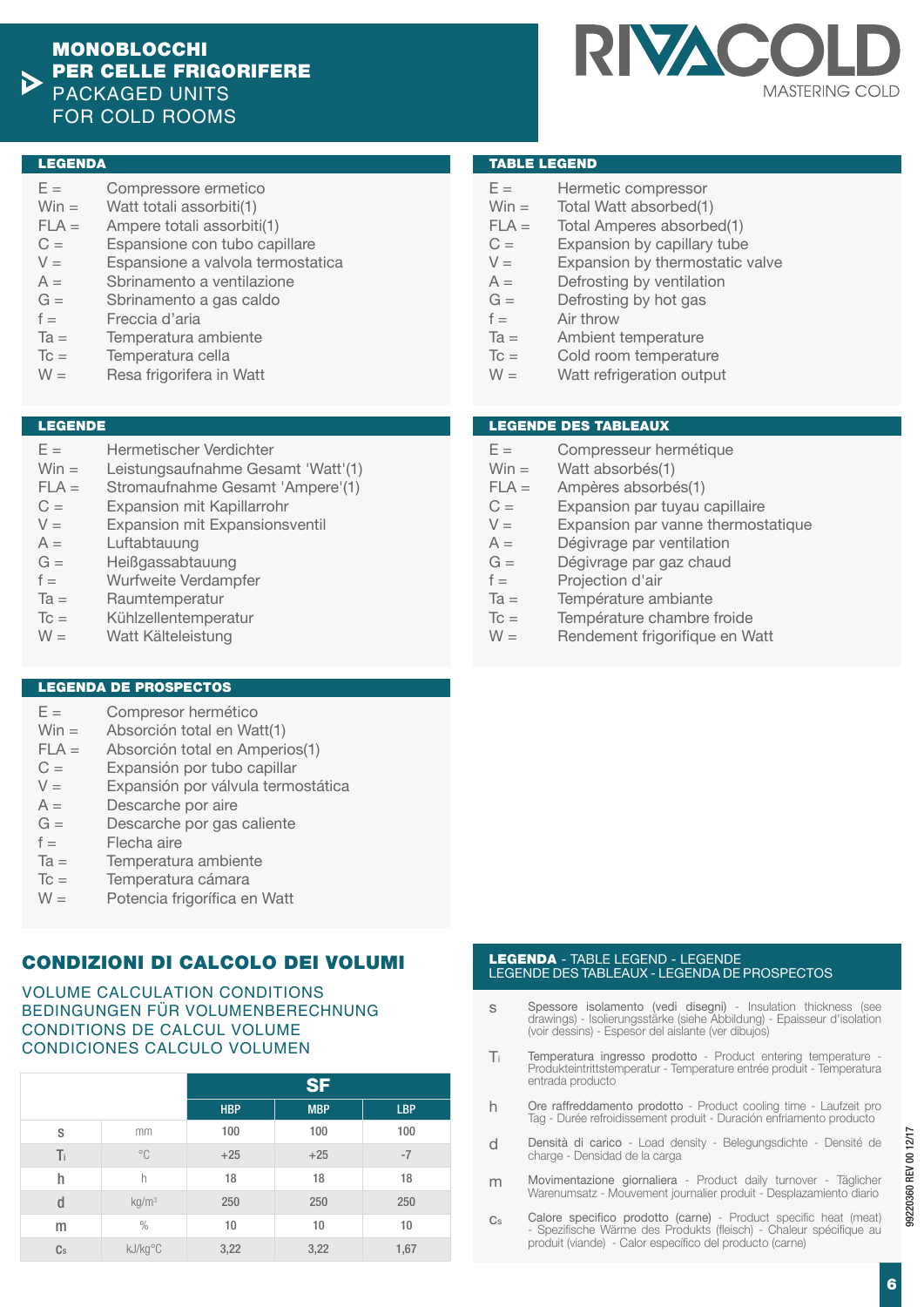

# INGOMBRI MACCHINA E TAGLIO PARETE - DIMENSIONS OF THE MACHINE AND WALL CUT